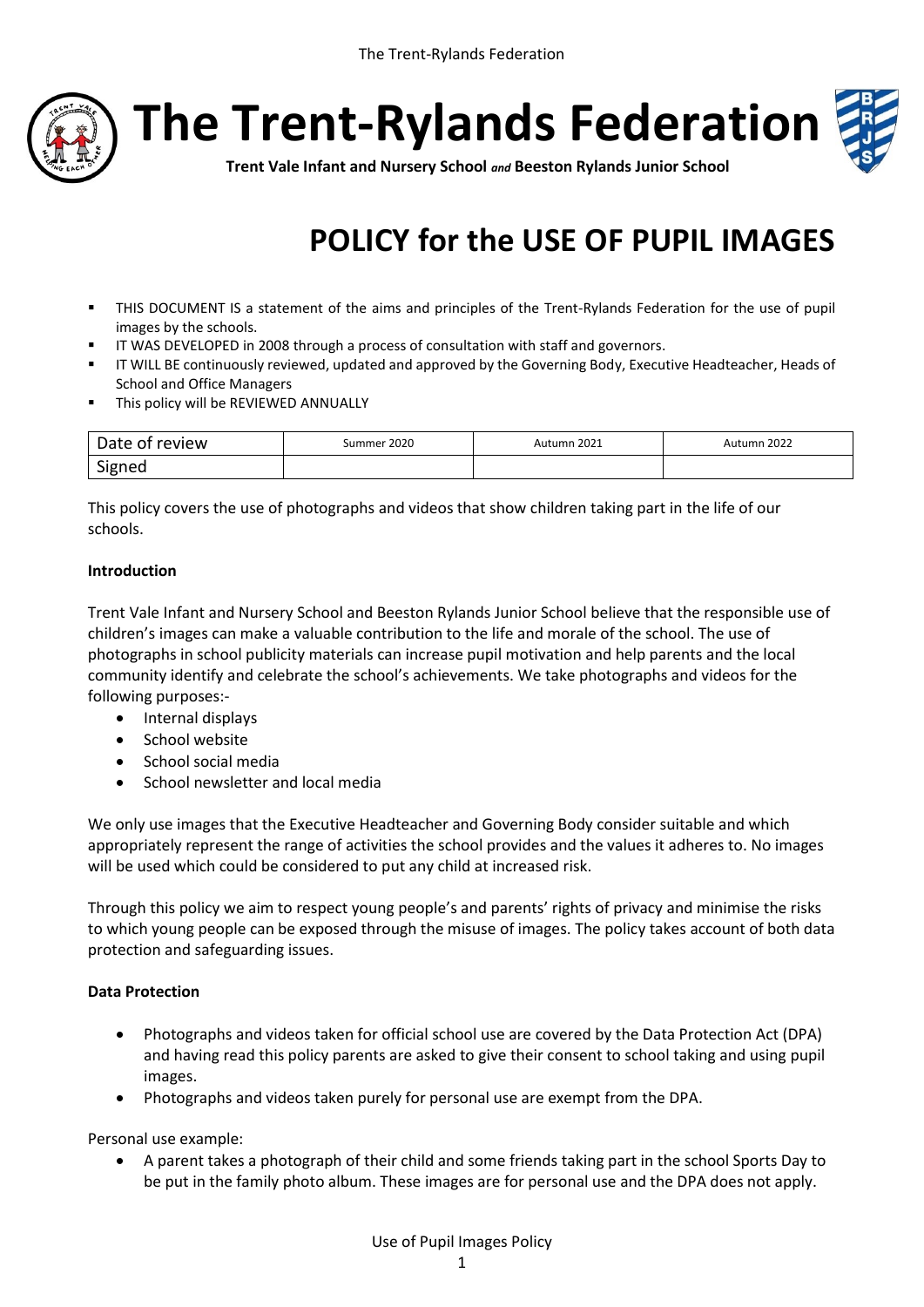Grandparents are invited to the school nativity play and wish to video it. These images are for personal use and the DPA does not apply.

The Act however, would be contravened if these images were published in the media or put on the web including social media.

Official school use examples:

- A small group of pupils are photographed during a lesson and the photo is to be used on the school website.
- Photographs of pupils are taken for an internal display.

This will be personal data but will not breach the DPA as long as the children and/or their guardians are aware this is happening and the context in which the photo will be used.

Media use example:

 A photograph is taken by a local newspaper of a school awards ceremony. As long as the school has agreed to this, and the children and/or their guardians are aware that photographs of those attending the ceremony may appear in the newspaper, this will not breach the DPA.

### **Safeguarding**

We will only use images of children in suitable dress. The Executive Headteacher and Governing Body will decide if images of some activities – such as sports or arts – are suitable without presenting risk of potential misuse.

Any evidence of the use of inappropriate images, or the misuse of images, will be reported to the school's Designated Safeguarding Lead and/or the police as appropriate.

Individual pupils will not be named in conjunction with their image if it is used externally. Internally images can be named with the child's first name and initial of their surname if necessary.

The school reserves the right to ask any individual to stop using a camera if they are not known to the school, if they become intrusive or if they appear to be invading children's privacy.

Children may take photographs on school visits. However, cameras will be confiscated if their use is deemed to contravene any aspect of this policy. Mobile phones are not allowed to be taken on school visits.

#### **External photographers**

If the school invites an external photographer to take photographs within school, we will:

Provide a clear brief for the photographer about what is considered appropriate in terms of content and behaviour

- Issue the photographer with identification which must be worn at all times.
- Let children and parents know that a photographer will be in school.
- Not allow unsupervised access to children or one-to-one photo sessions.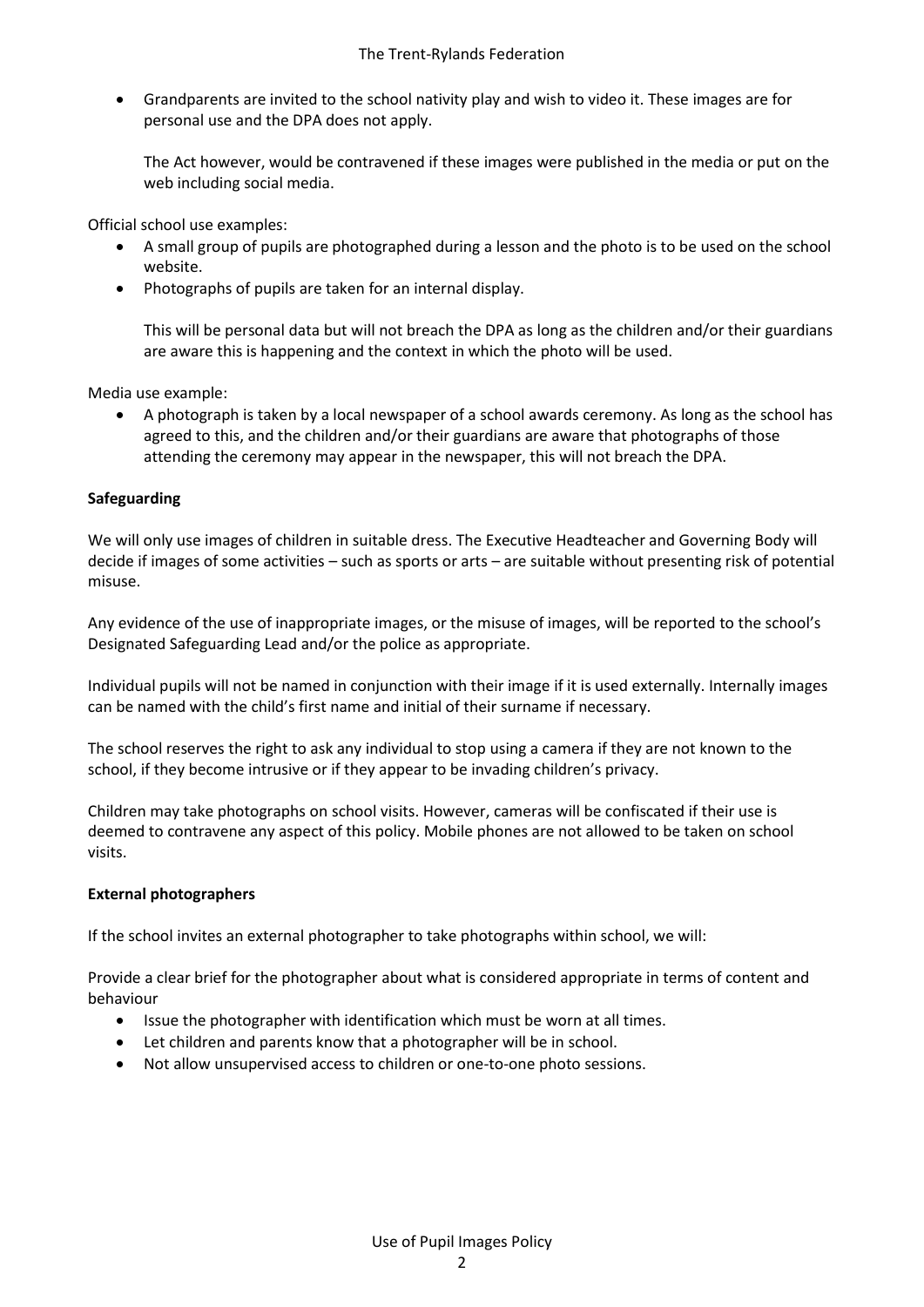#### **OTHER POLICY DOCUMENTS THAT UNDERPIN THIS POLICY FOR THE USE OF PUPIL IMAGES**

- **CONFIDENTIALITY POLICY**
- **COMPLAINTS PROCEDURE**
- **CHILD PROTECTION AND SAFEGUARDING**
- **•** PRIVACY POLICY